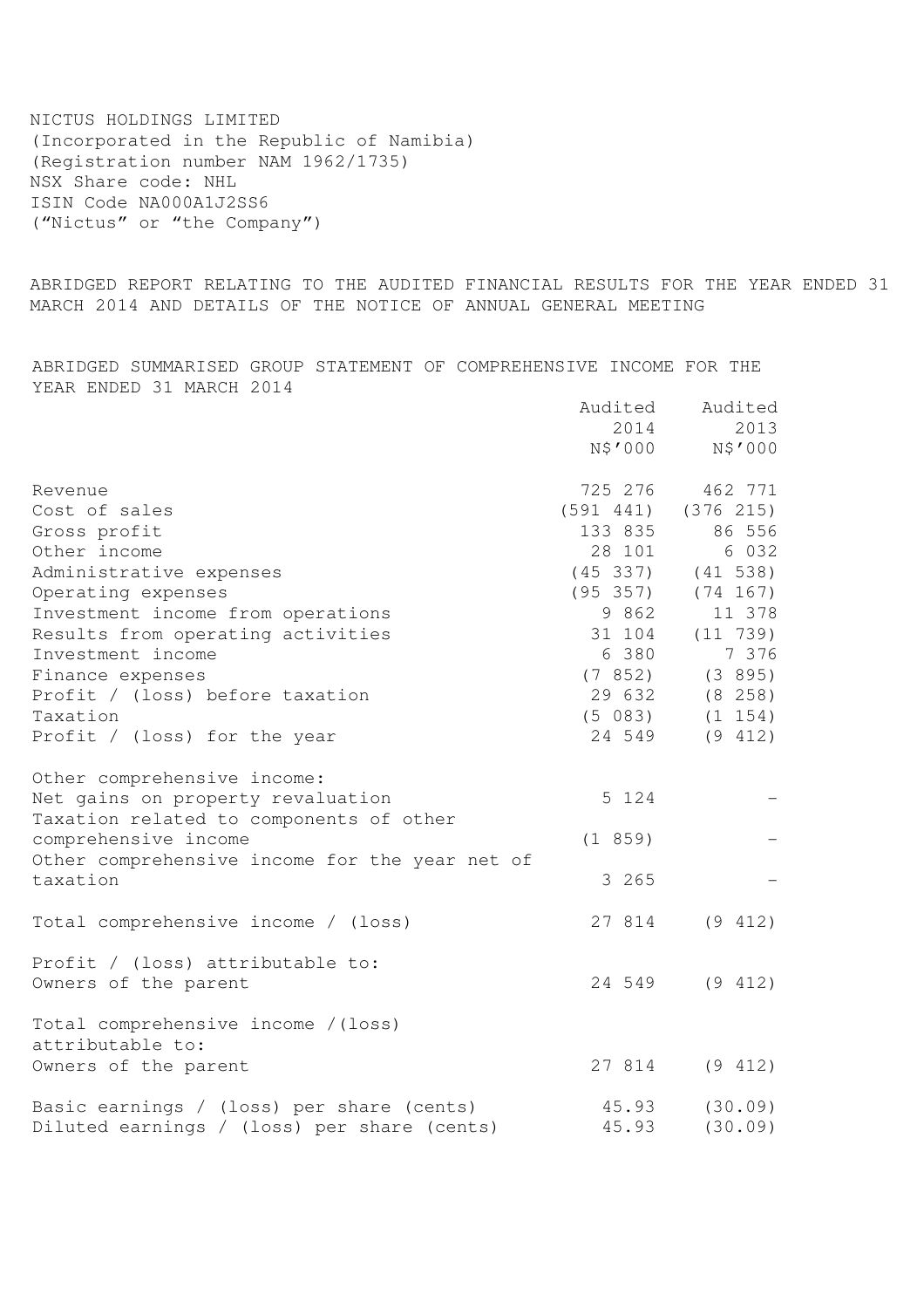ABRIDGED SUMMARISED GROUP STATEMENT OF FINANCIAL POSITION AS AT 31 MARCH 2014

| Assets                                |           | Audited<br>2014<br>N\$'000 |         | Audited<br>2013<br>N\$'000 |
|---------------------------------------|-----------|----------------------------|---------|----------------------------|
| Non-current assets                    |           |                            |         |                            |
| Property, plant and equipment         |           | 202 387                    |         | 145 539                    |
| Intangible assets                     |           | 808                        |         | 689                        |
| Investments                           |           | 10 668                     |         | 19 267                     |
| Loans and receivables                 |           | 233 366                    |         | 160 381                    |
| Deferred tax asset                    |           | 4 1 7 5                    |         | 5 968                      |
| Current assets                        |           |                            |         |                            |
| Inventories                           |           | 106 076                    |         | 65 306                     |
| Investments                           |           | 6 6 7 1                    |         | 4 5 5 8                    |
| Trade and other receivables           |           | 270 635                    |         | 239 002                    |
| Cash and cash equivalents             |           | 349 398                    |         | 273 704                    |
| Current tax receivable                |           | 28                         |         | 28                         |
| Total assets                          | 1 184 212 |                            |         | 914 442                    |
| Equity                                |           |                            |         |                            |
| Stated capital                        |           | 129                        |         | 129                        |
| Reserves                              |           | 68 989                     |         | 58 749                     |
| Retained earnings                     |           | 37 960                     |         | 20 386                     |
| Non-current liabilities               |           |                            |         |                            |
| Interest-bearing loans and borrowings |           | 25 278                     | 4 9 8 9 |                            |
| Deferred tax liability                |           | 18 995                     |         | 12 720                     |
| Current liabilities                   |           |                            |         |                            |
| Bank overdraft                        |           | 9 162                      |         | 21 234                     |
| Interest-bearing loans and borrowings |           | 58 359                     |         | 52 014                     |
| Insurance contract liability          |           | 872 562                    |         | 700 269                    |
| Trade and other payables              |           | 75 383                     |         | 41 509                     |
| Provisions                            |           | 2 768                      |         | 2 443                      |
| Loans from related parties            |           | 14 627                     |         |                            |
| Total equity and liabilities          | 1 184 212 |                            |         | 914 442                    |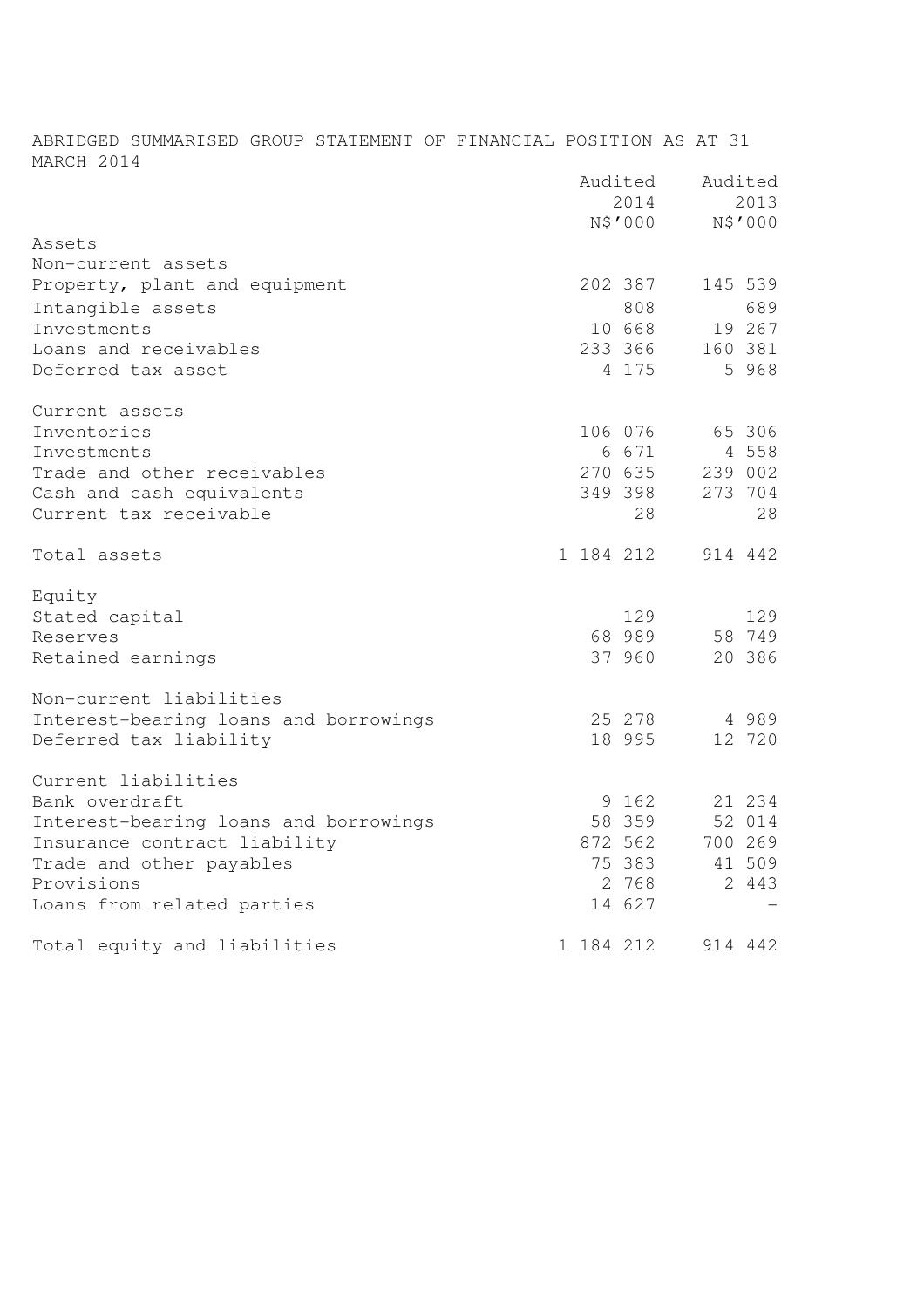ABRIDGED SUMMARISED CASH FLOW STATEMENT FOR THE YEAR ENDED 31 MARCH 2014

|                                               | Audited         | Audited         |
|-----------------------------------------------|-----------------|-----------------|
|                                               | 2014<br>N\$'000 | 2013<br>N\$'000 |
| CASH FLOWS FROM OPERATING ACTIVITIES          |                 |                 |
| Profit / (loss) before taxation               | 29 632          | (8 258)         |
| Adjustments for:                              |                 |                 |
| Investment income                             | (6 380)         | (7, 376)        |
| Finance expenses paid                         | 7 8 5 2         | 3 8 9 5         |
| Depreciation of property, plant and equipment | 1 851           | 1 480           |
| Amortisation of intangible assets             | 247             | 219             |
| Profit on disposal of property, plant and     |                 |                 |
| equipment                                     | (231)           | (159)           |
| Gain from a bargain purchase                  | (20 659)        |                 |
| Movements in provisions                       | 325             | (619)           |
| Movements in insurance contract liability     | 172 293         | 117 828         |
| Working capital changes:                      |                 |                 |
| Increase in trade and other receivables       | (3803)          | (35 945)        |
| Decrease in trade and other payables          | $(2\;177)$      | (9 634)         |
| (Increase) / decrease in inventories          | (14 555)        | 7 856           |
| Cash generated from operations                | 164 395         | 69 287          |
| Investment income from operations received    | 6 380           | 7 376           |
| Finance expenses                              | (7852)          | (3 895)         |
| Taxation paid                                 |                 | (400)           |
| Net cash generated from operating activities  | 162 923         | 72 368          |
| CASH FLOWS FROM INVESTING ACTIVITIES          |                 |                 |
| Acquisition of property, plant and equipment  | (18995)         | (28 863)        |
| Proceeds on disposal of property, plant and   |                 |                 |
| equipment                                     | 1 555           | 2 5 5 3         |
| Acquisition of intangible assets              | (366)           | (528)           |
| Business combinations                         | (24 087)        |                 |
| Disposal of investments                       | 6 486           |                 |
| Acquisition of investments                    |                 | (16 804)        |
| Loans and receivables advanced                | (72985)         |                 |
| Loans and receivables repaid                  |                 | (2354993)       |
| Net cash used investing activities            | (108 392)       | $(7 \t 739)$    |
| CASH FLOWS FROM FINANCING ACTIVITIES          |                 |                 |
| Repayment of interest-bearing loans and       |                 |                 |
| borrowings                                    |                 | (2 462)         |
| Proceeds from interest-bearing loans and      |                 |                 |
| borrowings                                    | 18 608          |                 |
| Dividends paid                                |                 | (30 000)        |
| Loans advanced to related parties             | 14 627          | 10 607          |
| Net cash generated from / (used in) financing |                 |                 |
| activities                                    | 33 235          | (21 855)        |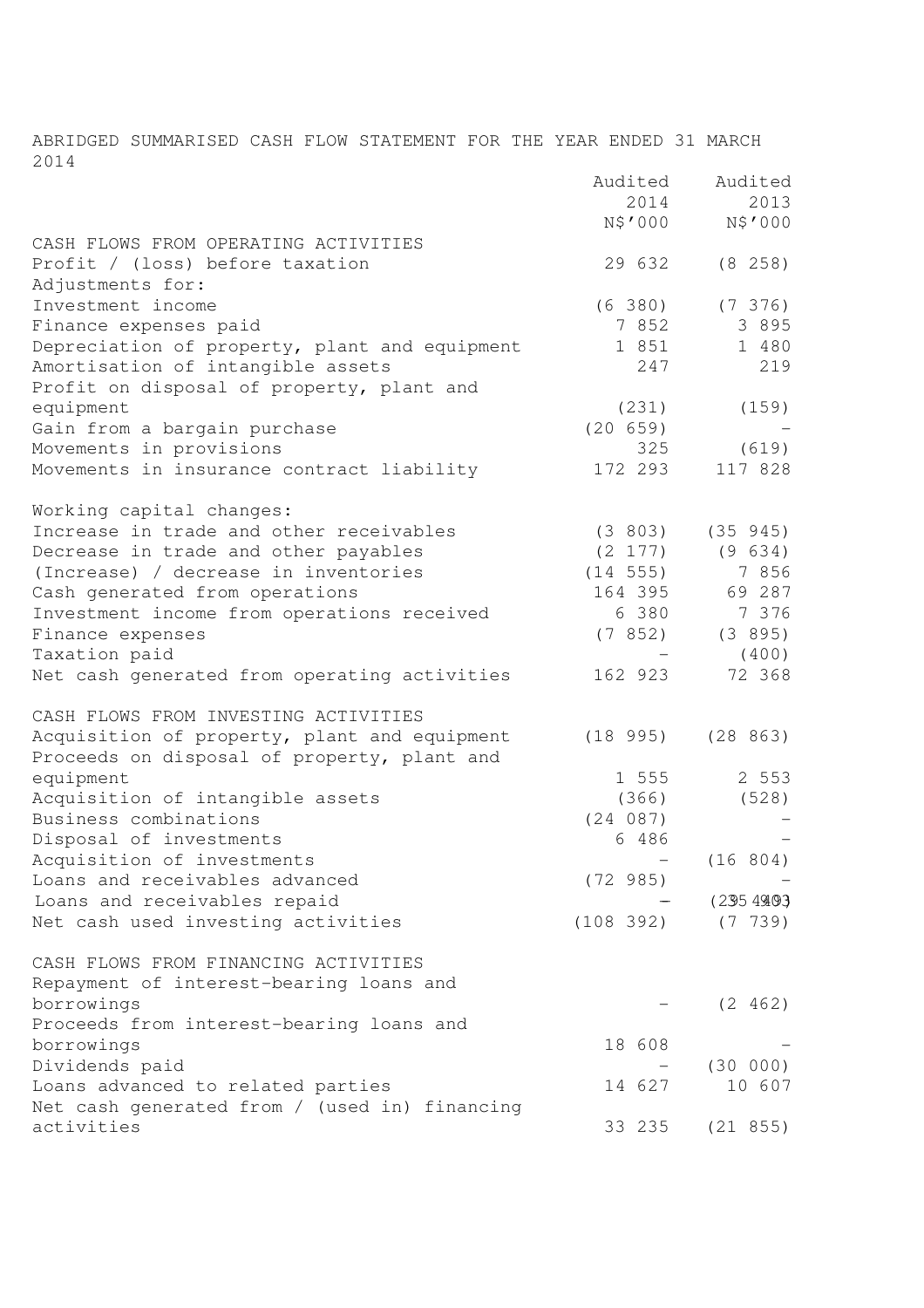| Net movement in cash and cash equivalents<br>Cash and cash equivalents at beginning of year<br>Cash and cash equivalents at end of year |                             |                              |                             | 87 766<br>252 470<br>340 236 |                               | 42 774<br>209 696<br>252 470 |
|-----------------------------------------------------------------------------------------------------------------------------------------|-----------------------------|------------------------------|-----------------------------|------------------------------|-------------------------------|------------------------------|
| ABRIDGED SUMMARISED STATEMENT OF CHANGES IN EQUITY FOR THE YEAR ENDED 31 MARCH<br>2014                                                  |                             |                              |                             |                              |                               |                              |
|                                                                                                                                         | Share<br>capital<br>and     |                              | Revalu-                     | $Con-$<br>tingenc            | Retaine<br>d                  |                              |
| Audited                                                                                                                                 | share<br>premium<br>N\$'000 | Stated<br>capital<br>N\$'000 | ation<br>reserve<br>N\$'000 | y.<br>reserve<br>N\$'000     | earning<br>$\rm S$<br>N\$'000 | Total<br>equity<br>N\$'000   |
| Balance at 1 April<br>2012                                                                                                              | 129                         |                              | 46 243                      | 9 1 9 6                      | 63 108                        | 118 676                      |
| Total<br>comprehensive loss<br>for the year                                                                                             |                             |                              |                             |                              |                               |                              |
| Loss for the year<br>Issue of ordinary<br>no par value                                                                                  |                             |                              |                             |                              | (9 412)                       | (9 412)                      |
| shares<br>Cancellation of<br>ordinary par value                                                                                         |                             | 129                          |                             |                              |                               | 129                          |
| shares<br>Transfer to<br>contingency                                                                                                    | (129)                       |                              |                             | 3 3 1 0                      | (3 310)                       | (129)                        |
| reserve                                                                                                                                 |                             |                              |                             |                              | (30 000)                      | (30 000)                     |
| Dividends paid<br>Total changes                                                                                                         | (129)                       | 129                          |                             | 3 3 1 0                      | (33 310)                      | (30 000)                     |
| Balance at 1 April<br>2013                                                                                                              |                             | 129                          | 46 243                      | 12 506                       | 20 386                        | 79 264                       |
| Total<br>comprehensive<br>income for the<br>year                                                                                        |                             |                              |                             |                              |                               |                              |
| Profit for the<br>year<br>Other                                                                                                         |                             |                              |                             |                              | 24 549                        | 24 549                       |
| comprehensive<br>income<br>Transfer to                                                                                                  |                             |                              | 3 265                       |                              |                               | 3 265                        |
| contingency<br>reserve                                                                                                                  |                             |                              |                             | 6 9 7 5                      | (6975)                        |                              |
| Total changes                                                                                                                           |                             |                              | 3 265                       | 6 9 7 5                      | 17 574                        | 27 814                       |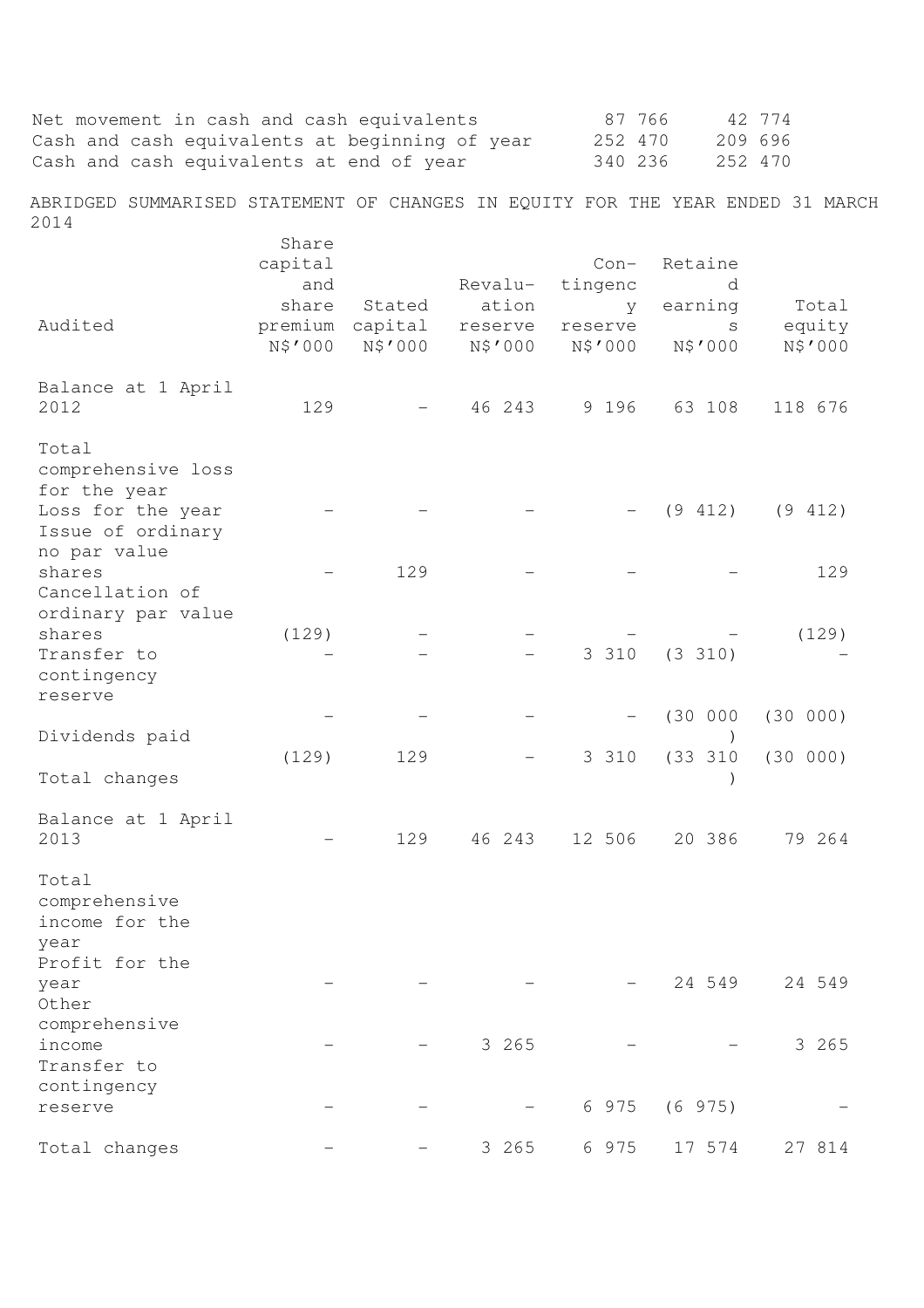| Balance at 31 |  |                                  |  |
|---------------|--|----------------------------------|--|
| March 2014    |  | 129 49 508 19 481 37 960 107 078 |  |

## ABRIDGED SUMMARISED SEGMENTAL ANALYSIS FOR THE YEAR ENDED 31 MARCH 2014

Segmental revenue 2014

|                            | Total   | Inter-  | Total     |
|----------------------------|---------|---------|-----------|
|                            | segment | segment | revenue   |
|                            | revenue | revenue | from      |
|                            |         |         | external  |
|                            |         |         | customers |
|                            | N\$'000 | N\$'000 | N\$'000   |
| Motor retail               | 608 361 | (5 063) | 603 298   |
| Furniture retail           | 77 115  | (1 597) | 75 518    |
| Insurance & Finance        | 57 852  | (172)   | 57 680    |
| Head Office                | 2 174   |         | 2 174     |
| Total                      | 745 502 | (6 832) | 738 670   |
| Reconciling items          |         |         |           |
| Intersegment               |         |         |           |
| eliminations               |         |         | (13 394)  |
| Total revenue for the year |         |         | 725 276   |
|                            |         |         |           |
| Segmental revenue 2013     |         |         |           |
|                            | Total   | Inter-  | Total     |
|                            | segment | segment | revenue   |
|                            | revenue | revenue | from      |

|                            |         |     |         | external  |
|----------------------------|---------|-----|---------|-----------|
|                            |         |     |         | customers |
|                            | N\$'000 |     | N\$'000 | N\$'000   |
| Motor retail               | 361 496 |     | (4 730) | 356 766   |
| Furniture retail           | 64 203  |     | (1 000) | 63 203    |
| Insurance & Finance        | 58 596  |     | (1 454) | 57 142    |
| Head Office                |         | 725 |         | 725       |
| Total                      | 485 020 |     | (7 184) | 477 836   |
| Reconciling items          |         |     |         |           |
| Intersegment               |         |     |         | (15 065)  |
| eliminations               |         |     |         |           |
| Total revenue for the year |         |     |         | 462 771   |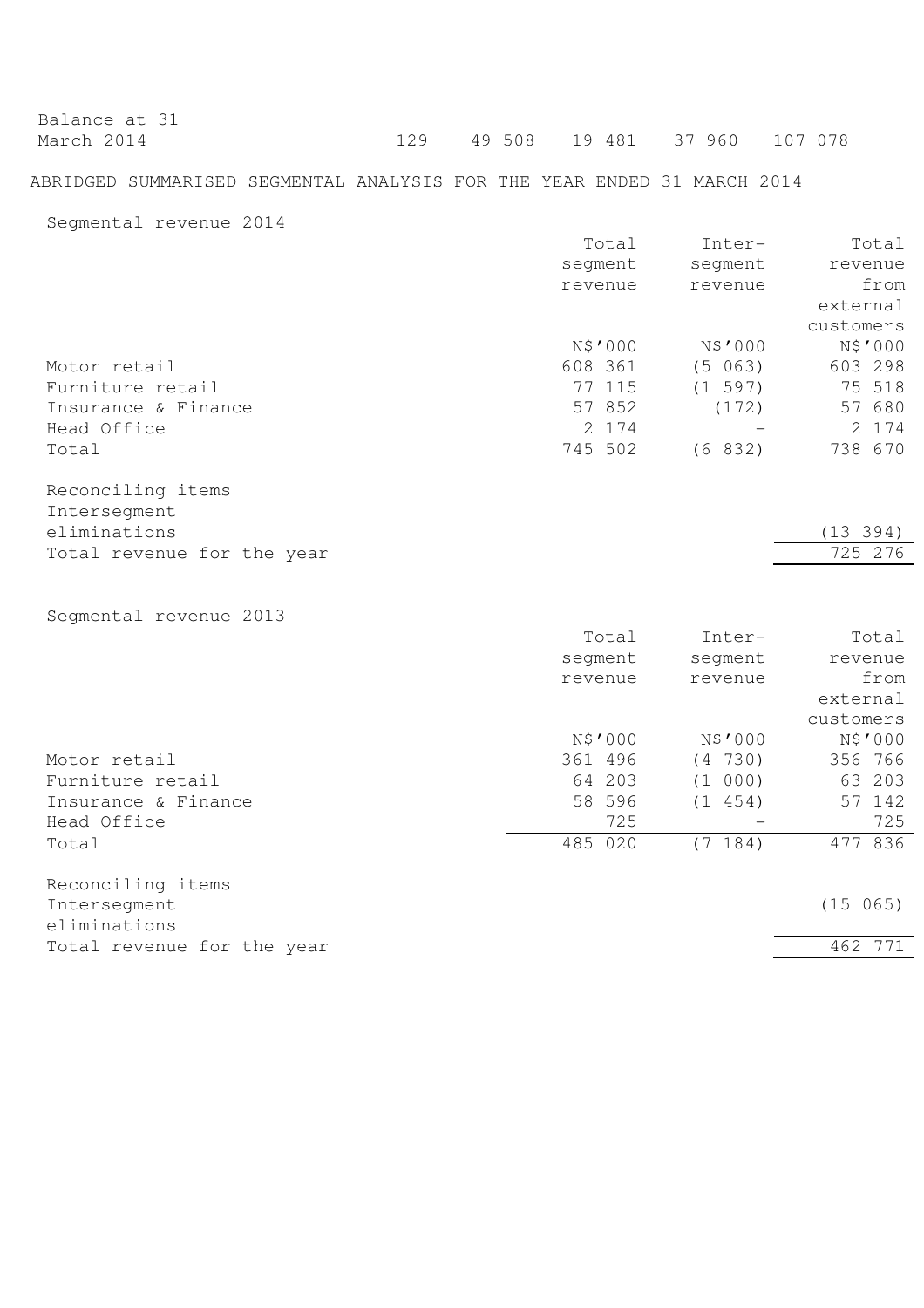| taxation                              |                     |          |                                                        |
|---------------------------------------|---------------------|----------|--------------------------------------------------------|
| 2014                                  | Interest<br>expense |          | Taxation Net profit<br>$/$ (loss)<br>after<br>taxation |
|                                       | N\$'000             | N\$'000  | N\$'000                                                |
| Motor retail                          | 9 0 1 8             | 2 741    | 7 620                                                  |
| Furniture retail                      | 2 624               | 2 945    | 3 481                                                  |
| Insurance & Finance                   |                     | (125)    | 17 267                                                 |
| Head Office                           | 9 555               | 87       | (5 913)                                                |
| Total                                 | 21 197              | 5 648    | 22 455                                                 |
| Reconciling items<br>Intersegment     |                     |          | 2 0 9 4                                                |
| eliminations                          |                     |          |                                                        |
| Total profit for the year             |                     |          | 24 549                                                 |
| Net profit / (loss) after<br>taxation |                     |          |                                                        |
| 2013                                  | Interest            | Taxation | Net profit                                             |
|                                       | expense             |          | $/$ (loss)<br>after                                    |
|                                       |                     |          | taxation                                               |
|                                       | N\$'000             | N\$'000  | N\$'000                                                |
| Motor retail                          | 4 688               | (2 216)  | (8825)                                                 |
| Furniture retail                      | 3 0 5 4             | 730      | 2 375                                                  |
| Insurance & Finance                   |                     | 229      | 13 262                                                 |
| Head Office                           | 5<br>118            | 6        | 18 633                                                 |
| Total                                 | 12 860              | (1 251)  | 25 445                                                 |
| Reconciling items                     |                     |          |                                                        |
| Intersegment<br>eliminations          |                     |          | (34 857)                                               |
| Total loss for the year               |                     |          | (9 412)                                                |
|                                       |                     |          |                                                        |

Net profit / (loss) after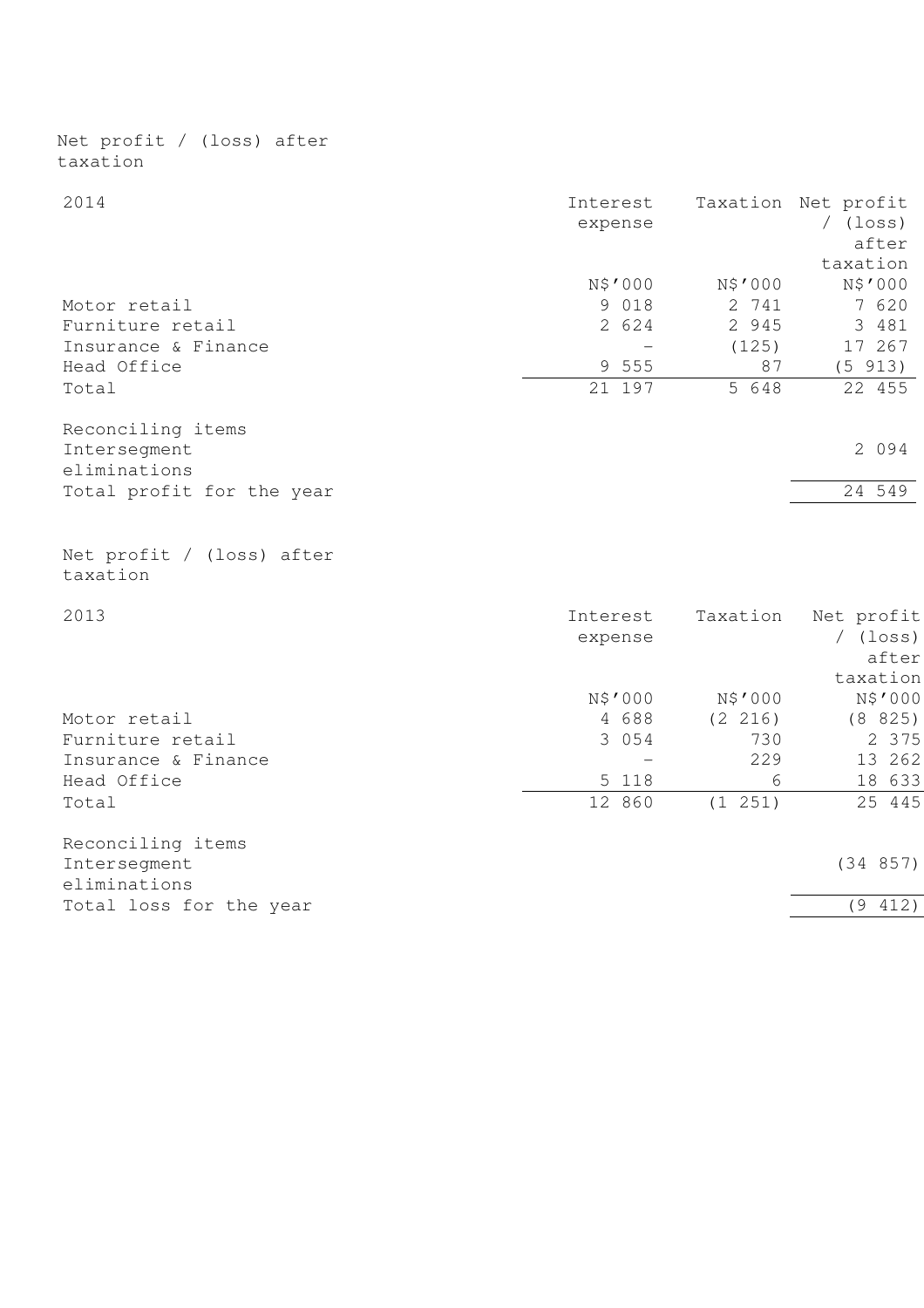# Segment assets and liabilities 2014

|                                                 | Capital     | Total     | Total       |
|-------------------------------------------------|-------------|-----------|-------------|
|                                                 | expenditure | assets    | liabilities |
|                                                 | N\$'000     | N\$'000   | N\$'000     |
| Motor retail                                    | 8 439       | 366 386   | 257 927     |
| Furniture retail                                | 9 4 4 8     | 134 101   | 106 202     |
| Insurance & Finance                             |             | 940 336   | 903 915     |
| Head Office                                     | 1 108       | 148 502   | 129 834     |
| Total                                           | 18 995      | 1 589 325 | 1 397 878   |
| Reconciling items                               |             |           |             |
| Intersegment<br>eliminations                    |             | (405 113) | (320 744)   |
| Total as per statement of<br>financial position |             | 1 184 212 | 1 077 134   |
| Seqment assets and<br>liabilities 2013          | Capital     | Total     | Total       |
|                                                 | expenditure | assets    | liabilities |
|                                                 | N\$'000     | N\$'000   | N\$'000     |
| Motor retail                                    | 13 843      | 192 083   | 145 198     |
| Furniture retail                                | 6 603       | 117 140   | 83 888      |
| Insurance & Finance                             | 13          | 761 878   | 729 803     |
| Head Office                                     | 8 404       | 112 747   | 86 932      |
| Total                                           | 28 863      | 1 183 848 | 1 045 821   |
| Reconciling items                               |             |           |             |
| Intersegment<br>eliminations                    |             | (269 406) | (210 643)   |
| Total as per statement of<br>financial position |             | 914 442   | 835 178     |

# Geographical information 2014

|                           | Revenue by  | Non-      |
|---------------------------|-------------|-----------|
|                           | location of | current   |
|                           | customer    | assets by |
|                           |             | location  |
|                           |             | of assets |
|                           | N\$'000     | N\$'000   |
| Namibia                   | 736 496     | 1 440 823 |
| Head Office               | 2 174       | 148 502   |
| Interseqment eliminations | (13 394)    | (405 113) |
| Total                     | 725 276     | 184 212   |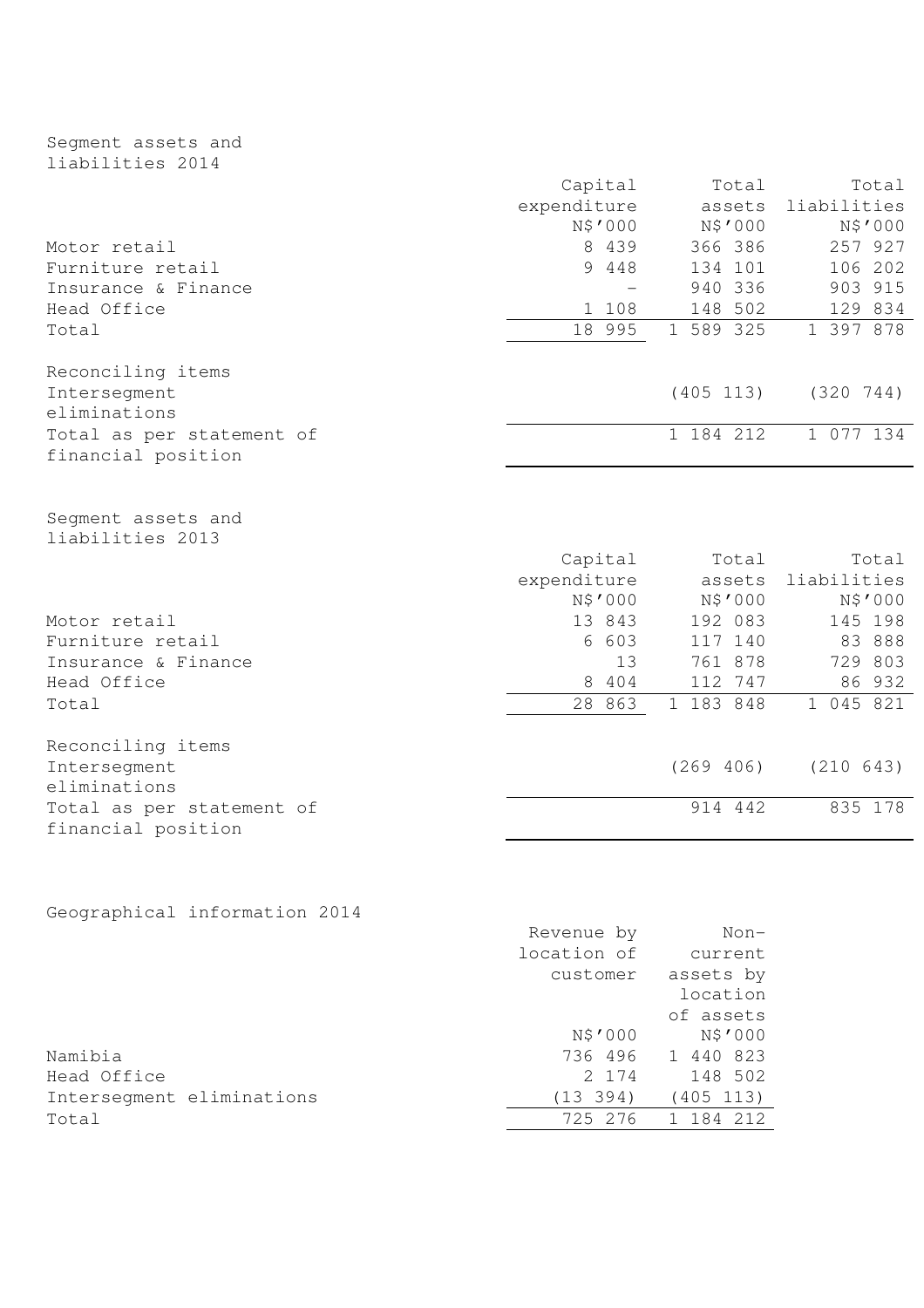## Geographical information 2013

|                                             | Revenue by  | Non-      |
|---------------------------------------------|-------------|-----------|
|                                             | location of | current   |
|                                             | customer    | assets by |
|                                             |             | location  |
|                                             |             | of assets |
|                                             | N\$'000     | N\$'000   |
| Namibia                                     | 477 111     | 1 071 100 |
| Head Office                                 | 725         | 112 747   |
| Intersegment eliminations                   | (15 065)    | (269 405) |
| Total                                       | 462 771     | 914 442   |
| Analysis of revenue by<br>product / service |             |           |
|                                             | Group       | Group     |
| Product /<br>service                        | 2014        | 2013      |
| Sale of goods                               | 672 351     | 414 005   |
| Rental income                               | 281         | 364       |
| Finance income                              | 24 203      | 26 032    |
| Insurance premium income                    | 28 441      | 22 370    |
| Total revenue                               | 725 276     | 462 771   |

## ACCOUNTING POLICIES

#### Basis of preparation

The abridged summarised consolidated annual financial statements have been prepared in accordance with the recognition and measurement requirements of International Financial Reporting Standards (IFRS), in compliance with IAS34: Interim Financial Reporting, in the manner as required by the Companies Act of Namibia, 2004 and the Listing Requirements of the Namibian Stock Exchange. The accounting policies are consistent with those applied in the consolidated financial statements for the year ended 31 March 2013, other than the new standards and interpretations adopted, summarised below:

- IAS 28 Investments in associates and joint ventures,
- IFRS 10 Consolidated financial statements,
- IAS 27 Separate financial statements,
- IFRS  $11 -$  Joint arrangements,
- IFRS 12 Disclosure of interests in other entities,
- IFRS 13 Fair value measurement,
- IAS 1 Presentation of financial statements,
- IAS 19 Employee benefits revised,
- IFRS 7 Amendments to disclosures for offsetting financial assets and financial liabilities,
- IAS 16 Amendments to recognition and classification of servicing equipment,
- IAS 32 Amendments to offsetting financial assets and financial liabilities,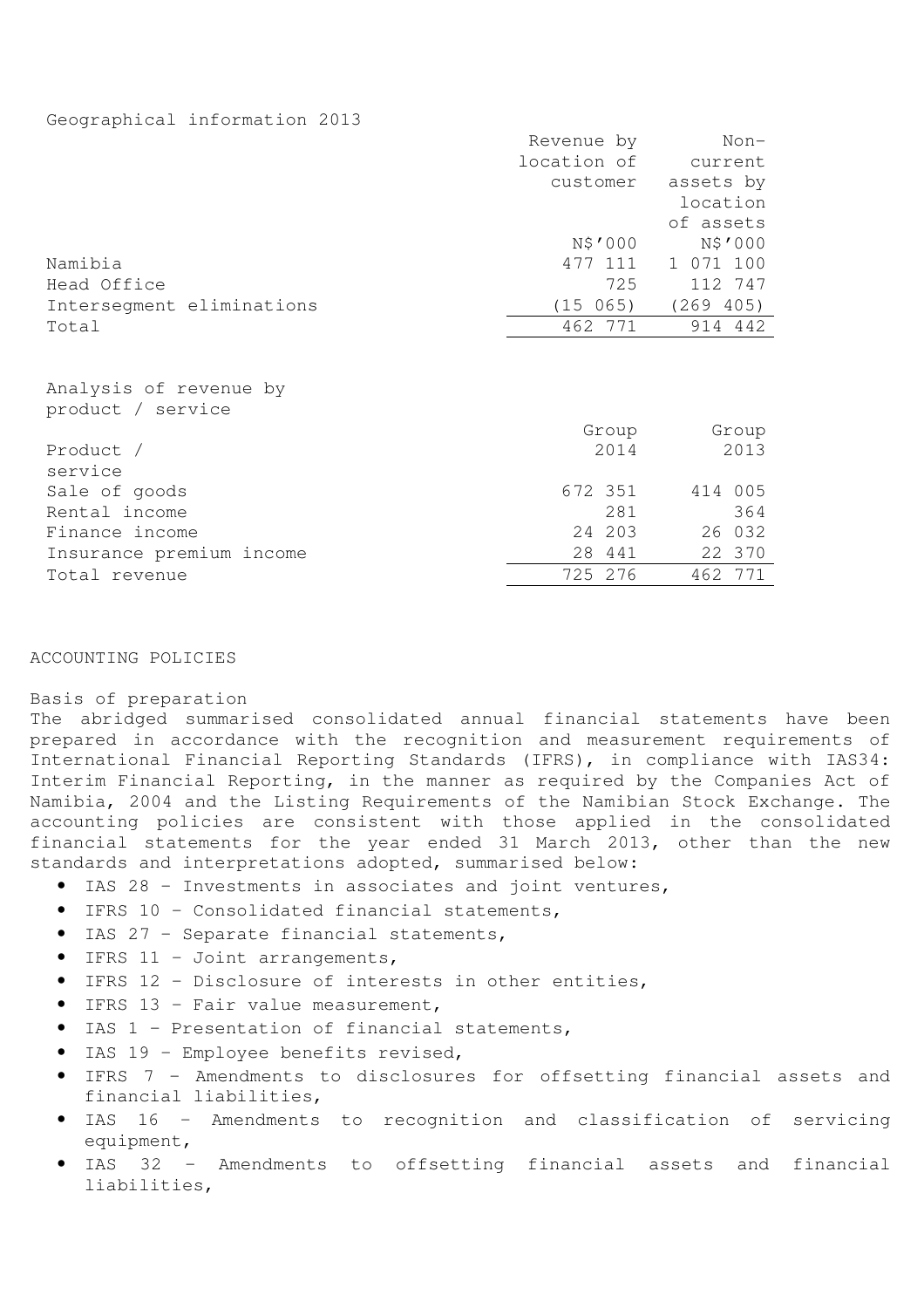- IAS 34 Amendments to improve disclosures for interim financial reporting and segment information for total assets and liabilities and
- IFRIC 20 Stripping costs in the production phase of a surface mine.

The impact of these adopted standards and interpretations have not led to any change in the Group's accounting policies which are relevant to its operations.

#### RELATED PARTIES

The Company has related party relationships with its subsidiaries, fellow subsidiaries, associates and with its directors and executive officers.

## OTHER DISCLOSURES: BUSINESS COMBINATION

On 1 December 2013, the Group acquired 100% of the shares and voting interest in Trentyre (Namibia) (Pty) Ltd, which resulted in the Group obtaining control over Trentyre (Namibia) (Pty) Ltd. Trentyre (Namibia) (Pty) Ltd is one of the largest tyre service providers in Namibia. It sells and manufactures new multi-brand tyres, retreaded tyres, wheels and allied services. As a result of the acquisition, the Group is expecting to be the leading distributor and retailer of Goodyear products, as well as operating as an authorised Arctic retreader in Namibia. It is also expecting to reduce costs through economies of scale.

 $2011$ 

Fair value of assets acquired and liabilities assumed

|                                                   | ∠ ∪ ⊥ ᠴ  |
|---------------------------------------------------|----------|
|                                                   | N\$'000  |
| Property, plant and equipment                     | 35 685   |
| Deferred tax                                      | (907)    |
| Inventories                                       | 26 215   |
| Trade and other receivables                       | 27 830   |
| Cash and cash equivalents                         | 8 605    |
| Interest-bearing loans and borrowings             | (8 026)  |
| Trade and other payables                          | (36 051) |
| Total identifiable net assets                     | 53 351   |
| Gain from a bargain purchase                      | (20 659) |
| Acquisition date fair value of consideration paid |          |
| Cash                                              | (32 692) |
|                                                   |          |

Receivables acquired

The fair value of trade and other receivables amounted to N\$ 27,8 million. The contractual amounts not expected to be recovered amounted to N\$ 0.391 million, with the gross contractual amounts being N\$ 22,7 million.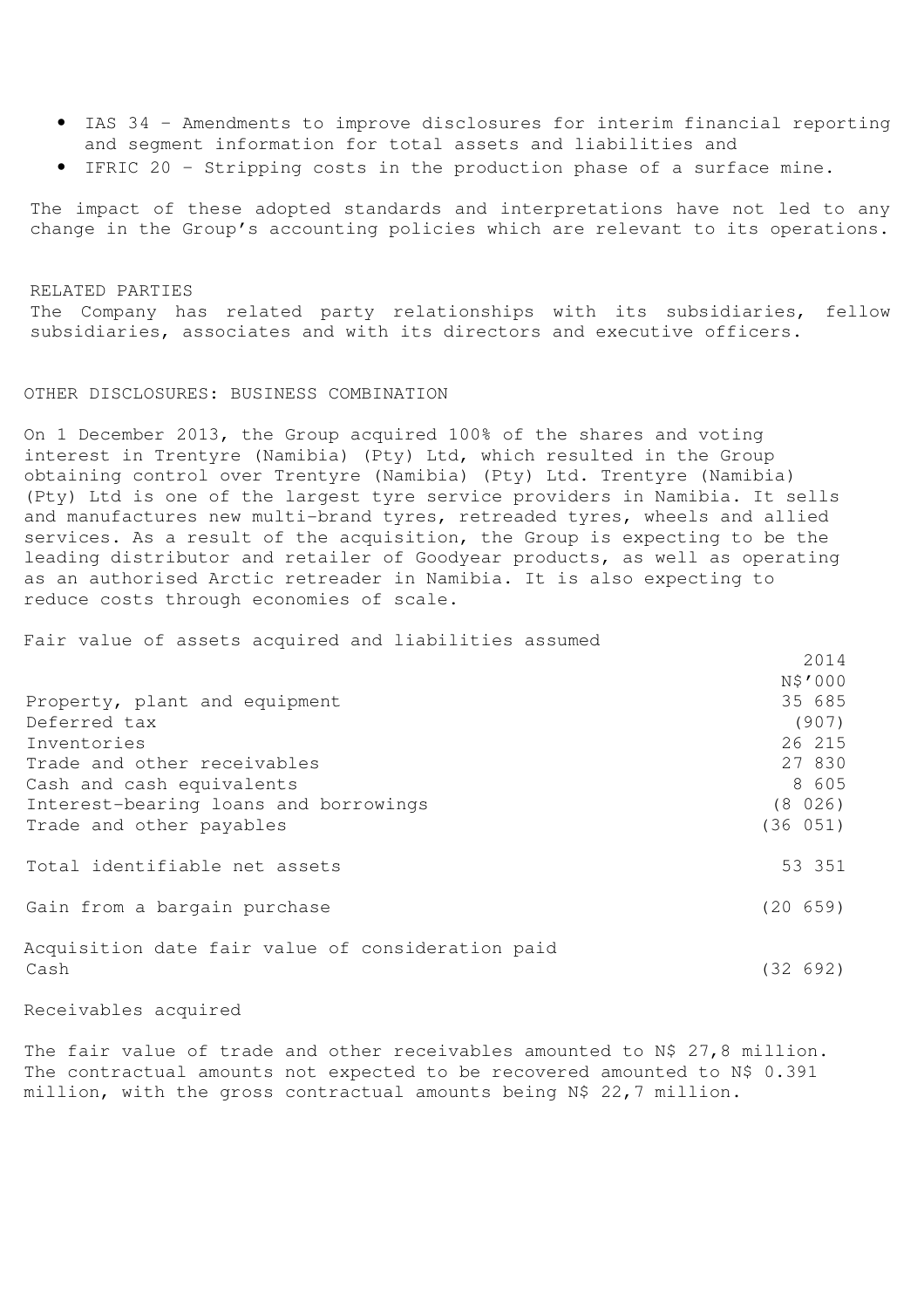## Acquisition related costs

The acquisition related costs amounted to N\$ 0.329 million. These costs have been expensed in the year of acquisition and are included in administrative expenses in comprehensive income.

## Gain on acquisition

A gain of N\$ 20,7 million was recognised on acquisition. The gain was the direct result of Trentyre (Namibia) (Pty) Ltd's freehold land and buildings that was valued using the cost model instead of the revaluation model that is the current accounting policy for the Nictus Holdings Group. A change in accounting policy in the financial statements of Trentyre (Namibia) (Pty) Ltd was necessary to align with the Group policies. The gain has been included in the other income in the statement of comprehensive income.

Revenue and profit or loss of Trentyre (Namibia) (Pty) Ltd

Revenue of N\$ 85,3 million and a four month profit of N\$ 1,1 million of Trentyre (Namibia) (Pty) Ltd have been included in the Group's results since the date of acquisition.

Group revenue and profit or loss for full year

Had all the business combinations taken place at the beginning of the reporting year, the revenue for the Group would have been N\$ 896 million and the net profit would have been N\$ 25,5 million.

#### EARNINGS PER SHARE

| Weighted average number of shares in issue for<br>basic, diluted and headline earnings per share                    | 53 443 500 31 279 542       |                   |
|---------------------------------------------------------------------------------------------------------------------|-----------------------------|-------------------|
| Basic earnings / (loss) per share (cents per share)                                                                 |                             | $45,93$ $(30,09)$ |
| Diluted earnings / (loss) per share (cents per<br>share)                                                            |                             | $45,93$ $(30,09)$ |
| Reconciliation between earnings / (loss) and<br>headline earnings / (loss)                                          | 2014<br>N\$'000             | 2013<br>N\$'000   |
| Profit / (loss) for the year<br>Profit on disposal of property, plant and equipment<br>Gain from a bargain purchase | 24 549<br>(231)<br>(20 659) | (9 412)<br>(159)  |
| Headline earnings / (loss)                                                                                          | 3 6 5 9                     | $(9\;571)$        |
| Headline (loss) / earnings per share (cents)                                                                        |                             | $6.85$ $(30.60)$  |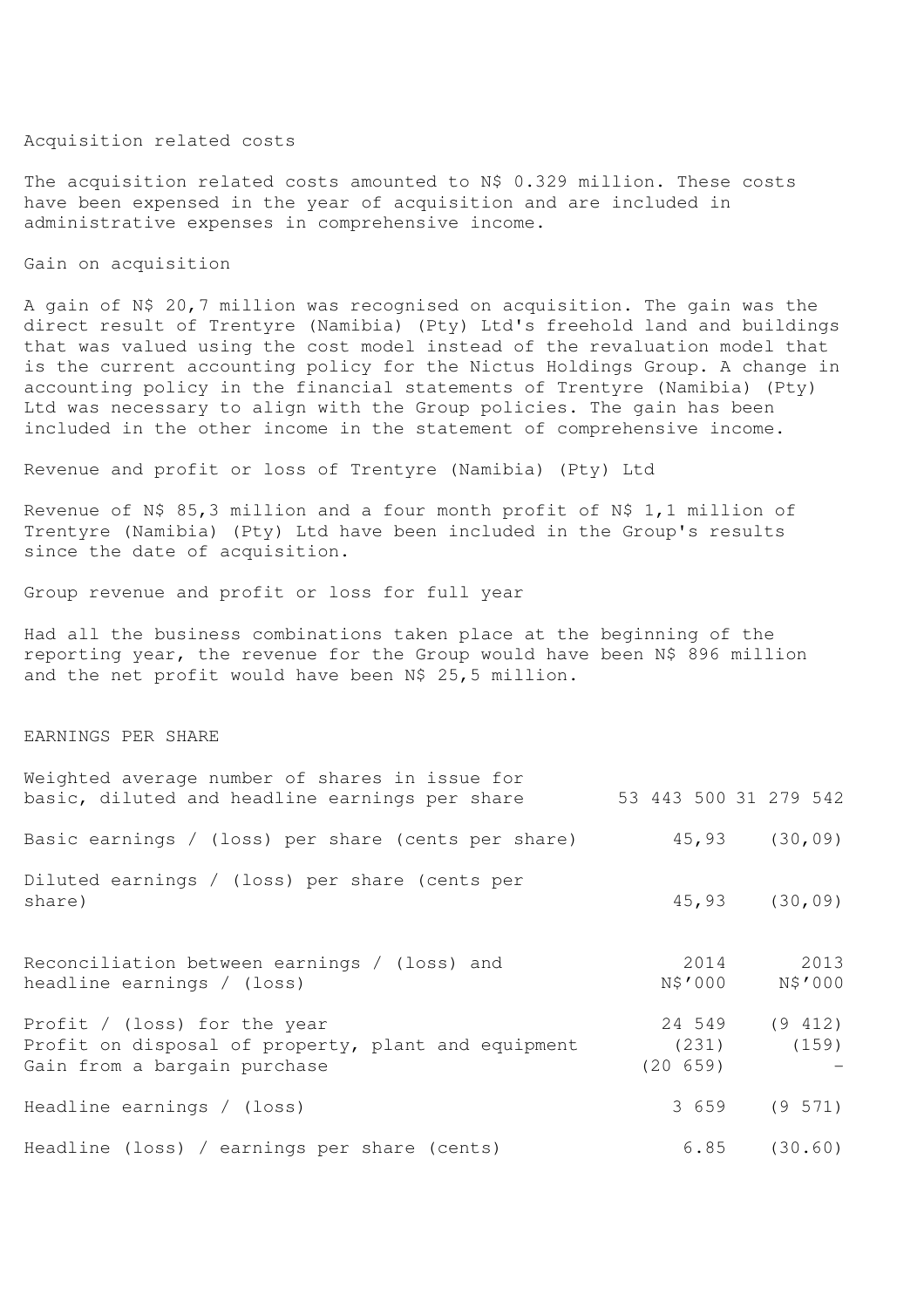|                                                        | 2014    | 2013            |
|--------------------------------------------------------|---------|-----------------|
| TRANSACTIONS WITH KEY MANAGEMENT PERSONNEL             | N\$'000 | N\$'000         |
| Short-term employee benefits                           |         | 9 0 7 5 9 9 7 0 |
| TRANSACTIONS WITH RELATED PARTIES<br>PREMIUMS RECEIVED | 1899    | 1366            |

## EXTRACT FROM DIRECTORS' REPORT REGARDING DIVIDEND DECLARATION

Since 31 March 2014, the following dividend was approved by the Board on 9 June 2014 in respect of the year ended 31 March 2014. The dividend has not been provided for and there are no accounting implications for the current financial year.

| 15 cents per share                                                                       | N\$'000<br>8 017                           |
|------------------------------------------------------------------------------------------|--------------------------------------------|
| Last date to trade ordinary shares "cum" dividend<br>Ordinary shares trade "ex" dividend | Friday 11 July 2014<br>Monday 14 July 2014 |
| Record date                                                                              | Friday 18 July 2014                        |
| Payment/issue date                                                                       | Monday 21 July 2014                        |

Share certificates may not be dematerialised between Monday 14 July and Friday 18 July 2014 both days inclusive.

By order of the Board

#### RESPONSIBILITY FOR CONSOLIDATED ANNUAL FINANCIAL STATEMENTS

Accounting policies have been applied consistently with those of the prior year. The annual consolidated financial statements for the year ended 31 March 2014 have been audited by SGA Chartered Accountants and Auditors, and their unqualified audit opinion is available for inspection at the registered office of the company.

#### SUBSEQUENT EVENTS

There were no events after the reporting period which affected the presentation of the consolidated annual financial statements for the year ended 31 March 2014.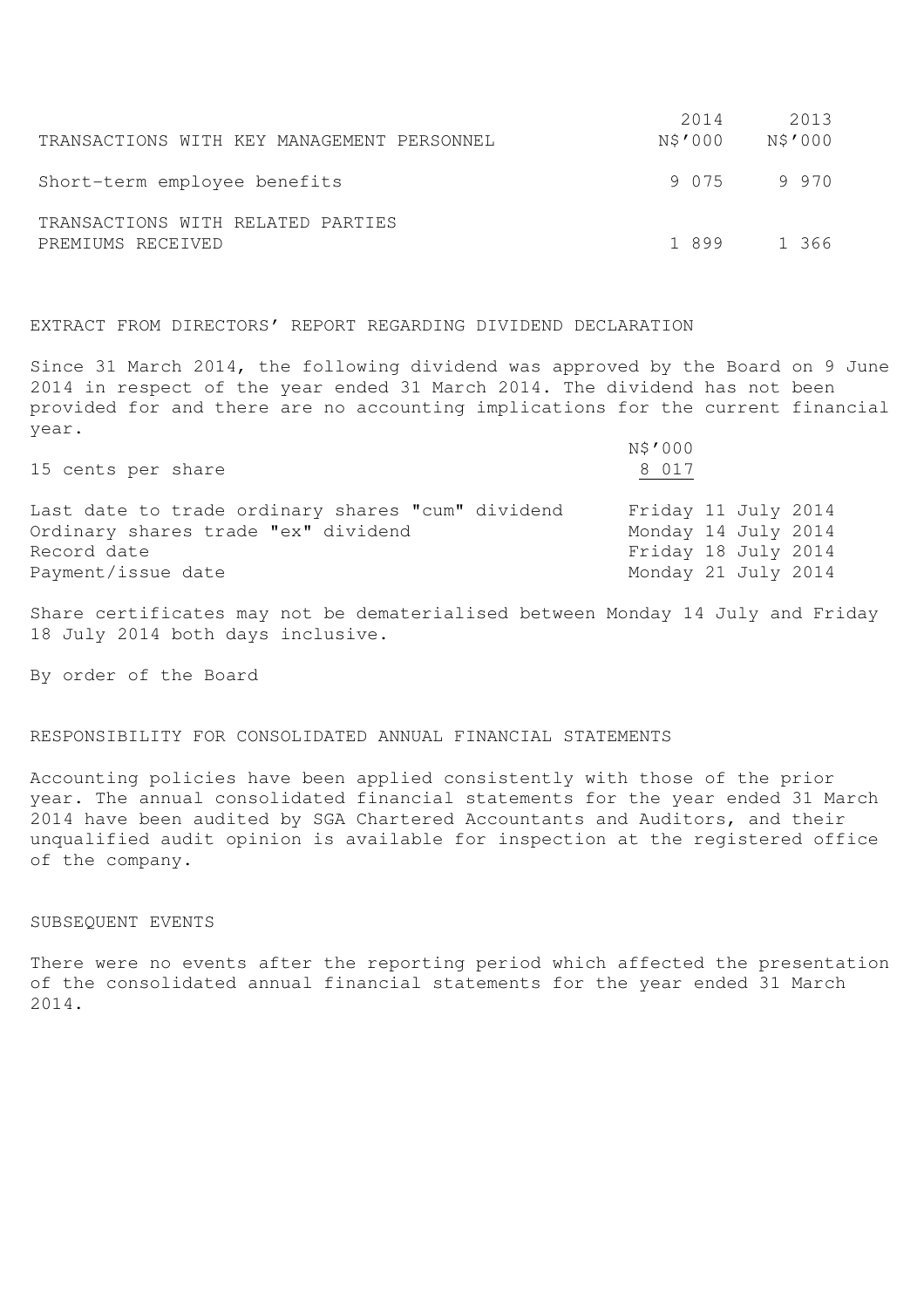#### CHAIRMAN'S REPORT

The 2014 financial year has been one of the most exciting, though challenging years, in the more than a decade that I have been involved with the Nictus Group. Still dealing with the aftershock following the 2013 geographical split from the South African operations, we were carefully optimistic about what the future would hold in store. Looking back today, only a mere year into our recently embarked voyage, I am confident that it was a step in the right direction and equally enthusiastic for the journey ahead. Although it was a year of transition, we made solid progress on many fronts, including building out strategic platforms, while establishing exciting new ones.

The structure of the board was revisited and an executive board with an executive chairman was concurred as the most beneficial structure to carry out the Namibian operations. This will ensure that the necessary focus be allocated to each business division and trading entities individually. In the short while since the split of the Group and the new approach, it is evident that there is a new momentum building within the Nictus Holdings Group. We have a much more focused approach, eliminating the unnecessary, raising the factors that were neglected and driving the strategy with renewed creativity and innovation. We are confident that with this approach, we will be reaching new and higher objectives.

Our vision is to be an independent, diversified, investment holdings group and to expand our business base. We furthered this vision by acquiring Trentyre, the distributor of the international tyre brand, Goodyear. Nictus Holdings Group, through the 15 branches of Trentyre, will now sell, distribute and retread Goodyear and other premium tyre brand products throughout Namibia. With this, Nictus Holdings is expanding its footprint and presence further throughout Namibia. Trentyre brings a new dimension to our motor segment and we believe that with this segment-related acquisition we will complement the existing General Motor franchises nationally. This was the first major acquisition after our Insurance division takeover just over a decade ago, and we plan to use this momentum and experience gained to grow with the economy of Namibia.

I am of the opinion that we are entering a very favourable cycle in the Namibian economy. With the emphasis on growth, we will aim to utilize this opportunity to our utmost best.

The 2014 financial year was an exceptional year for the Group. Considering the results achieved in the previous period, following the split of the group, pressure mounted to regain our profitability. Without exception, everyone at Nictus took the challenge.

#### REVENUE

We managed to grow our revenue by 57%. The motor segment, taking into account the acquisition of Trentyre, was the biggest contributor with 68% growth. Sales of vehicles also increased due to the new Isuzu range and the extension and increased variety of the product range of General Motors. Furniture managed a 20% growth with a new branch opening in Ongwediva. All our expectations were exceeded during the five months that it operated in the financial year. We are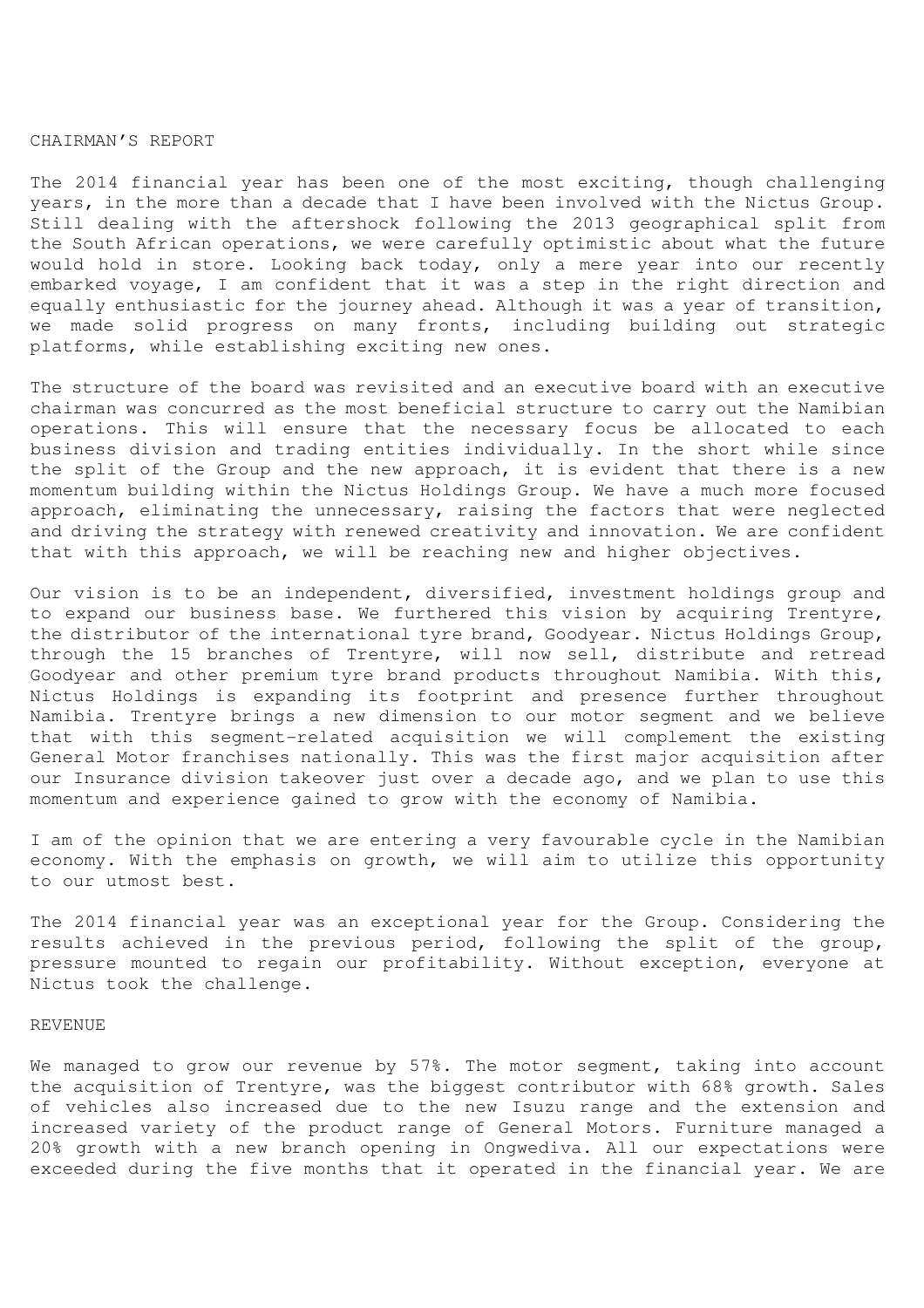confident that this will continue into the coming year. Premium income in the insurance segment grew with 27% on last year.

#### ASSETS

Assets managed to grow by 30% for the current year. This was due to an exceptional year on the Insurance division's side, the Trentyre acquisition and the growth in Furniture and the Motor segment. The Group's assets managed to reach just under the N\$ 1,2 billion, which is a long realised dream for the board and the management of the Group. The main focus is to ensure that the right strategies and support are put in place in order to ensure sustainable growth for the future.

## PROFIT

We managed a turnaround from the loss position in the previous year to a profit of N\$ 24,5 million. This is a remarkable turnaround. It took a lot of input from management and every staff member, and I thank all of them for their effort and input.

We will also continue our commitment to our employees and to the communities in which we operate and proudly call home. And to you, our valued shareholders, who have placed your confidence and trust in us - we humbly thank you.

This is our legacy at Nictus. I am a realistic optimist, and despite our challenges, I firmly believe there is no company better positioned to be recognized as a leading local retailer. We will continue to strive for excellence in everything we do.

I want to thank our Heavenly Father for his blessings during the year and we put our faith in Him to guide us for the coming year and years to come.

Sincerely

Philippus Tromp Executive Chairman